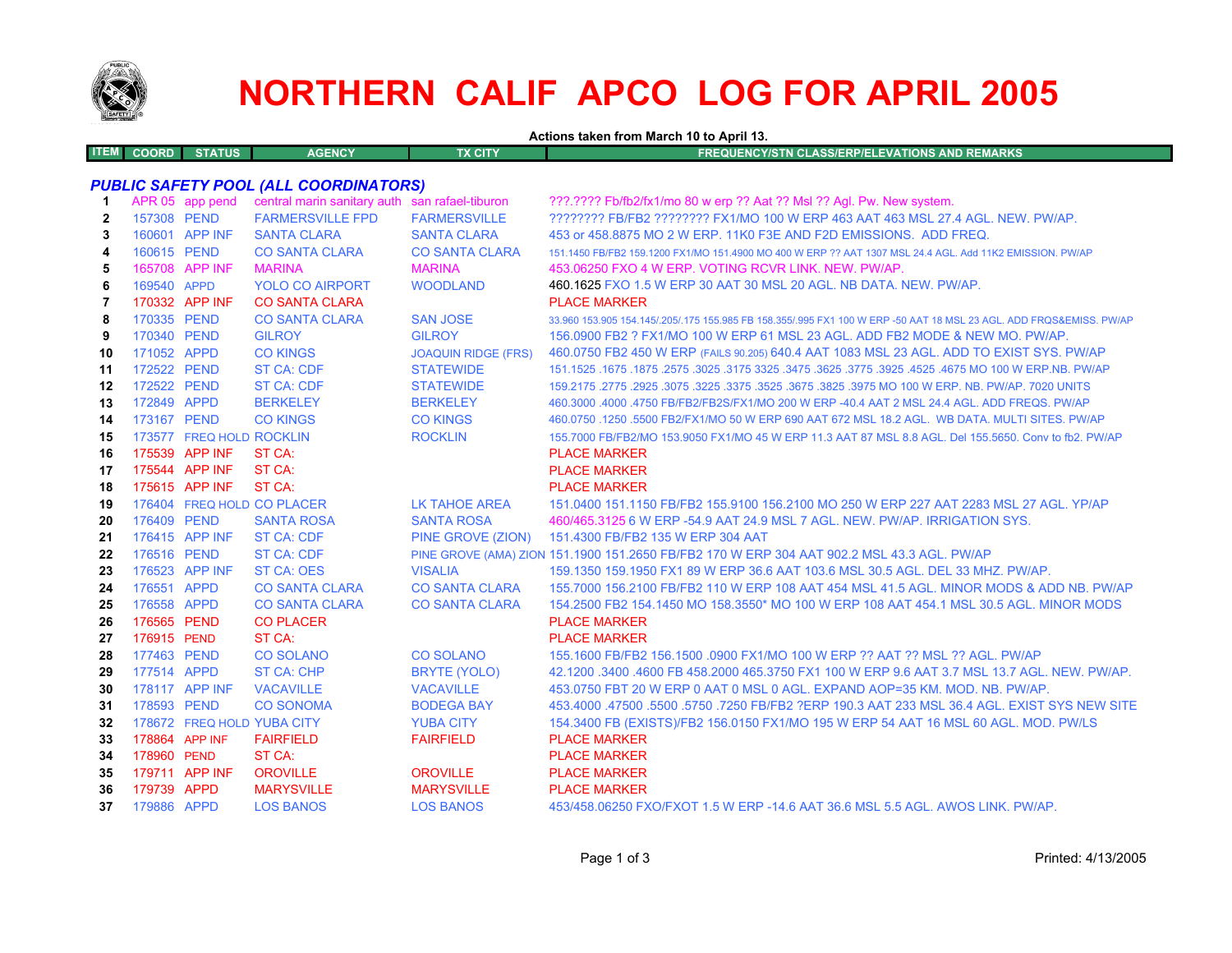### **Actions taken from March 10 to April 13.**

| <b>ITEM</b>                            | <b>COORD</b>     | <b>STATUS</b>                     | <b>AGENCY</b>                            | <b>TX CITY</b>                            | <b>FREQUENCY/STN CLASS/ERP/ELEVATIONS AND REMARKS</b>                                                                                                             |  |
|----------------------------------------|------------------|-----------------------------------|------------------------------------------|-------------------------------------------|-------------------------------------------------------------------------------------------------------------------------------------------------------------------|--|
| 38                                     | 180495 APPD      |                                   | ST CA: OES (FIRE)                        | <b>DOWNIEVILLE</b>                        | 154,1600 FB 159,1350,1950 FX1 100 W ERP 513 AAT 885.7 MSL 36.6 AGL, PW/AP, NEW.                                                                                   |  |
| 39                                     | 180496 APPD      |                                   | ST CA: OES (FIRE)                        |                                           | COLUMBIA (TELEGPH) 154.2200 FB 154.1600 FB/FB2 407 W ERP 432 AAT 1139 MSL 24 AGL. MOD/ADD FREQ. PW/AP                                                             |  |
| 40                                     |                  |                                   | 180558 FREQ HOLI SANTA CLARA             | <b>SANTA CLARA</b>                        | 153.9650 FB/MO 459.1800 FB/MO 75 W ERP -21.5 AAT 17 MSL 21 AGL. PW/AP. RESTORAL/ADD FREQ.                                                                         |  |
| 41                                     | 180574 APPD      |                                   | <b>CONEVADA</b>                          | <b>GRASS VALLEY</b>                       | 154,0550 FB/FB2 158,7300 MO 20 W ERP 9.3 AAT 770 MSL 29 AGL. ADD JAIL CHNL TO EXIST, PW/AP                                                                        |  |
| 42                                     | 180697 PEND      |                                   | <b>CO MONTEREY</b>                       | <b>WATSONVILLE</b>                        | 154.3700 FB/FB2 240 W ERP 24.7 AAT 141.1 MSL 15.2 AGL. RELOCATE EXISTING. PW/AP.                                                                                  |  |
| 43                                     | 180698 APPD      |                                   | <b>CO MONTEREY</b>                       | <b>MONTEREY</b>                           | 155.8050 FB/FB2/MO 153.9200 MO 125 W ERP -47.1 AAT 77.7 MSL 6 AGL. RELOCATE. PW/AP                                                                                |  |
| 44                                     |                  | 180609 APP INF                    | <b>CO HUMBOLDT</b>                       | HORSE/PIERCE/PRATT                        | 460.3500 .4250 .5250 FB2/MO 150 W ERP 770 AAT 14.6 AGL. NEW. PW/AP. MED COMM                                                                                      |  |
| 45                                     |                  | 180609 APP INF                    | <b>CO HUMBOLDT</b>                       | HORSE/PIERCE/PRATT                        | INTERSITE LINKS FOR ABOVE. 453.???? OR 90.261. NEW. PW/AP                                                                                                         |  |
| 46                                     | 180788 PEND      |                                   | <b>CO AMADOR</b>                         | PINE GROVE (ZION)                         | 159.1050 FB/FB2 200 W ERP 304.2 AAT 902 MSL 43 AGL. ADD SITE. PW/AP.                                                                                              |  |
| 47                                     | 180823 APPD      |                                   | <b>CO SANTA CLARA</b>                    | <b>LOS ALTOS</b>                          | 159.1200 FX1 160 W ERP -99.2 AAT 25.7 MSL 7.3 AGL. RELOCATE. ADD NB. PW/AP.                                                                                       |  |
| 48                                     | 181006 APPD      |                                   | <b>GILROY</b>                            | <b>GILROY</b>                             | 37.0800 FB/MO 60 W ERP -105.8 AAT 61 MSL 18 AGL. RESTORE. PW/AP.                                                                                                  |  |
| 49                                     | 180885 APPD      |                                   | <b>ST CA: CDF</b>                        | <b>SUSANVILLE</b>                         | 159.4050 FX1 100 W ERP -247 AAT 1280 MSL 18 AGL. NEW. PW/AP.                                                                                                      |  |
| 50                                     | 181043 APPD      |                                   | <b>CO STANISLAUS</b>                     | <b>CO STANISLAUS</b>                      | 153.8750 154.0550 155.0100 MO 100 W WB. PW/IMSA. NEW.                                                                                                             |  |
| -51                                    | 181044 APPD      |                                   | <b>CO STANISLAUS</b>                     | PATTERSON (OSO)                           | 151,0100 155,0850 FB2 225 W ERP 584.2 AAT 981 MSL 30 AGL, NEW, PW/IMSA                                                                                            |  |
| 52                                     |                  | 181073 DENIED                     | <b>ROSEVILLE CEM DIST</b>                | <b>ROSEVILLE</b>                          | 460/465.5125 MO 2 W ERP. PW/AASHTO                                                                                                                                |  |
| 53                                     | 181113 APPD      |                                   | <b>RED BLUFF</b>                         | <b>RED BLUFF</b>                          | 458.9375 FXOT 20 W ERP. MOD EXISTING. PW/UTC.                                                                                                                     |  |
| 54                                     | 181114 APPD      |                                   | <b>CO CALAVERAS</b>                      | <b>CO CALAVERAS</b>                       | 453.2500 FB/FB2/FX1/MO 150 W ERP ?? AAT 855 MSL 32 AGL. NEW. PW/AP.                                                                                               |  |
| 55                                     | 181407 APPD      |                                   | <b>ST CA: OES</b>                        | <b>YUBA CITY</b>                          | 159.1950 FX1 100 W ERP 4.9 AAT 16.8 MSL 9.8 AGL. NEW. STATE FIRE SYS. PW/AP                                                                                       |  |
| 56                                     | 181192 APPD      |                                   | <b>RED BLUFF</b>                         | <b>RED BLUFF</b>                          | 156.1200 FB/MO 110 W ERP -24 AAT 91 MSL 22 AGL, PW/AASHTO.                                                                                                        |  |
| 57                                     |                  | 181625 DENIED                     | KINGS RIVER CONSV DIST FRESNO            |                                           | 453.2500 6000 FBT 35 W ERP. GPS/RTK. PW/AASHTO.                                                                                                                   |  |
| 58                                     |                  | 181842 APP INF                    | ST CA: P&R                               | <b>SO LK TAHOE</b>                        | 453.96250 FXO 4 W ERP. NB. SCADA SYS. NEW. PW/AP.                                                                                                                 |  |
| 59                                     | 181774 APPD      |                                   | <b>ST CA: OES</b>                        | <b>STOCKTON</b>                           | 154.2200 FB 159.1350 .1950 FX1 100 W ERP 56.1 AAT 0.9 MSL 59.4 AGL. NEW. PW/AP. OES FIRE SYS.                                                                     |  |
| 60                                     | 181804 APPD      |                                   | LETTERMAN DIGITAL ARTS CEN SAN FRANCISCO |                                           | 453.01250 FB2/MO/FX1 274 W ERP 11.7 AAT 9.5 MSL 13.7 AGL. EXISTS. MOD. NB. YP/ITA                                                                                 |  |
| 61                                     | 181879 APPD      |                                   | <b>HANFORD</b>                           | <b>HANFORD</b>                            | 453.6750 FB/FB2/FX1/MO 266 W ERP ??AAT 75 MSL 24 AGL, DEL 460.5750, MOD, PW/AASHTO                                                                                |  |
| 62                                     | 181910 APPD      |                                   | <b>CRESCENT FPD</b>                      | <b>CRESCENT CITY</b>                      | 151.1000 FB2/MO 159.0600 FX1/MO 160 W ERP -36 AAT 9.1 MSL 29.5 AGL. MOD/ADD FREQ. PW/IMSA                                                                         |  |
| 63                                     | 182362 APPD      |                                   | <b>ST CA: CDF</b>                        | EL DORADO CO                              | 154.4300 FBT/FB2T/159.2700 FX1T 8 W ERP. ADD TEMPS TO EXIST SYS. PW/AP.                                                                                           |  |
| 64                                     |                  | 182394 APP INF                    | <b>ST CA: CDF</b>                        | PILOT HILL                                | 154.4300 FB/FB2 126 W ERP 279 AAT 569.7 MSL 24.4 AGL. MOD-EXIST SYSTEM. PW/AP                                                                                     |  |
| 65                                     | 182571 APPD      |                                   | ST CA: DOT                               | <b>RED BLUFF</b>                          | 453/458.5250 FXO 12 W ERP 317 AAT 1829 MSL 19.8 AGL. NEW. PW/AP                                                                                                   |  |
| 66                                     | 182753 APPD      |                                   | <b>ST CA: DOT</b>                        | <b>FRS/MONT COS</b>                       | 453/458.08750 .93750 FXO 6 W ERP 524 AAT 1209 MSL 7 AGL. 800 SYSTEM LINKS. NEW. PW/AP                                                                             |  |
| 67                                     | 182752 APPD      |                                   | <b>BURLINGAME</b>                        | <b>BURLINGAME</b>                         | 453/458.88750 FXO/MO 5 W ERP -47.7 AAT 21.2 MSL 6 AGL, SPRINKLERS, NEW, PW/AP                                                                                     |  |
|                                        |                  |                                   |                                          |                                           |                                                                                                                                                                   |  |
|                                        | 470-512 MHz POOL |                                   |                                          |                                           |                                                                                                                                                                   |  |
| 68<br>69                               |                  | nov 02 app pend<br>178864 APP INF | st ca: oes<br><b>FAIRFIELD</b>           | bay area (coord chnl)<br><b>FAIRFIELD</b> | ???.???? Fb/fb2/fx1/mo ?? W erp ?? Aat ??msl ??agl. Bay inter-agency intercom.<br>???.???? FB 484.8250 485.3125 MO 45 W ERP ?? AAT 64.6 MSL 15.2 AGL, PW/AP, NEW. |  |
| 70                                     | 180917 APPD      |                                   | <b>BRISBANE</b>                          | <b>BRISBANE</b>                           | 490.8750 FB2/FX1/MO 35 W ERP -16.7 AAT 61 MSL 8 AGL. NEW.                                                                                                         |  |
|                                        |                  |                                   |                                          |                                           |                                                                                                                                                                   |  |
| 800 MHz PUBLIC SAFETY (GP, YP, GF, YF) |                  |                                   |                                          |                                           |                                                                                                                                                                   |  |
| 71                                     | Dec 04 APPD      |                                   | <b>CO CONTRA COSTA</b>                   | <b>CO CONTRA COSTA</b>                    | 868.41250 INCR MO COUNT ONLY. GF/AP                                                                                                                               |  |
| 72                                     |                  | 156156 APP INF                    | CHABOT-LOS POSADAS HAYWARD               |                                           | ???.???? FB2/MO 65 W ERP ?? AAT 12.1 MSL 10.5 AGL. NEW GP/AP.                                                                                                     |  |
| 73                                     |                  |                                   | 176408 FREQ HLD ST CA: P&R               | PINE GROVE (ZION)                         | 856,7375 858,7625 FB/FB2/FX1/MO 184 W ERP 282.9 AAT 902 MSL 43.3 AGL. ADD 2N CHNL MINOR MODS. GP/AP                                                               |  |
| 74                                     |                  | 178312 APP INF                    | <b>CO SACRAMENTO</b>                     | <b>CO SACRAMENTO</b>                      | 856.46250 .76250 857.78750 858.21250 860.48750 FB/FB2/MO 450 W ERP 109 AAT 252 MSL 472 AGL. MODS. F1D. GP/AP                                                      |  |
| 75                                     |                  | 178316 APP INF                    | <b>CO SACRAMENTO</b>                     | <b>CO SACRAMENTO</b>                      | 856.46250 857.48750 859.21250 FB/MO 220 W ERP 41 AAT 79 MSL 47 AGL. MODS. F1D. GP/AP                                                                              |  |
| 76                                     |                  | 178318 APP INF                    | <b>CO SACRAMENTO</b>                     | <b>CO SACRAMENTO</b>                      | 857.43750 FB/MO 200 W ERP 32 AAT 54 MSL 30.5 AGL. MODS, F1D, GP/AP                                                                                                |  |
| 77                                     |                  | 178522 APP INF                    | <b>CO SACRAMENTO</b>                     |                                           | CO SAC&ROSEVILLE 858/859.21250 FB/MO 200 W ERP V AAT 90.2 MSL 55 AGL, ADD SITES, GP/AP                                                                            |  |